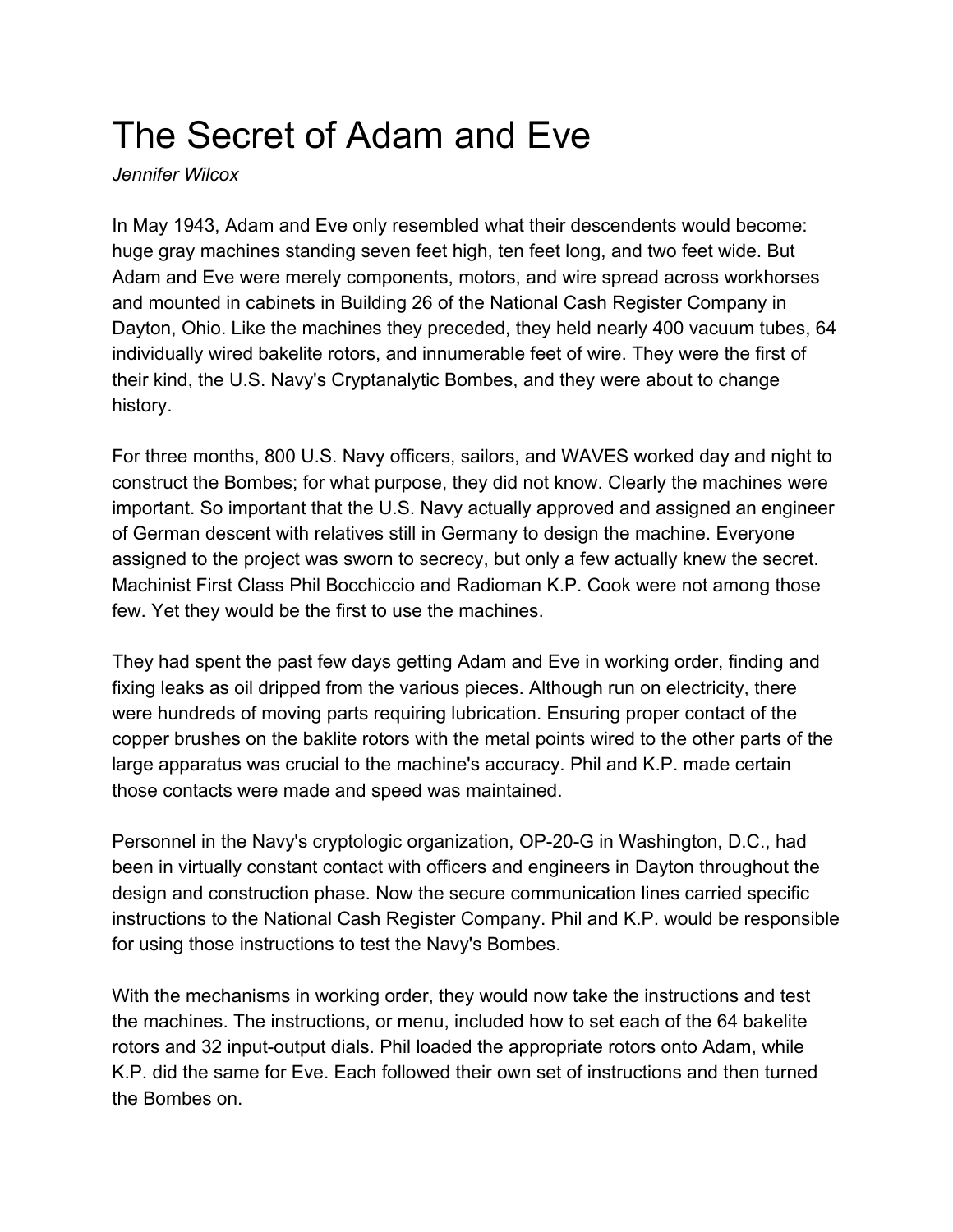The bottom rotors began to spin, beginning the process. When they completed one revolution of twenty-six steps, the rotor above it moved one step, much like a car odometer. Each column of four rotors moved in unison with the other columns. At one point, the machine stopped. Although with the bottom rotors spinning at nearly 1800 rpms, it took about four revolutions before they came to a complete halt. A second motor kicked in at this point and reversed the rotor back through those extra revolutions. At the correct location, the magnetic clutch that had engaged the rewind motor dropped out and the rotors stopped. Phil heard a clicking sound as the relay chassis did its job. Then the printer clacked and printed the position of each rotor and plug at that point. But the machine wasn't finished. It automatically engaged its forward motor again, the rotors started to spin once more. The machinery stopped, reversed, and printed twice more before coming to a final stop after twenty minutes.

Machinist First Class Bochicchio took the paper from the printer and read it. A series of numbers were typed on the page. He didn't know what it meant. He decided to verify the results. Phil spent a few moments resetting the rotors to the original positions indicated on his instructions and turned the Bombe on again. Twenty minutes later he removed the second sheet of paper. Again, the numbers held no meaning for him, but he was pleased to see that they matched the first set. Whatever it meant, at least the machine was doing the same thing twice.

Deciding to do one last check, he called over to his buddy, K.P. who was working with his own set of instructions on Eve. Phil and K.P. decided to use Phil's instructions on Eve to see if the results would continue. After changing the rotors on Eve to match Adam's and setting the dials according to the menu sent from Washington, they turned on the second Bombe. It spun, and whirred, and stopped, and printed, just as Adam had done. And in twenty minutes Eve's results were compared to Adam's. They matched.

Pleased with the fact that the machines behaved identically, the sailors took the paper printouts to their commanding officer, Lieutenant Commander Meader. The commander reviewed the results, but he too did not know what the numbers meant. Nonetheless, he had the sailors forward the results back to Washington. Commander Engstrom, head of the Navy's technical branch of the Naval Communications, OP-20-GM, received the message. But it would be a few days before the personnel in Dayton would hear anything back about their test run.

Word arrived: "That one hit paid for the entire project." Orders were given to build more.